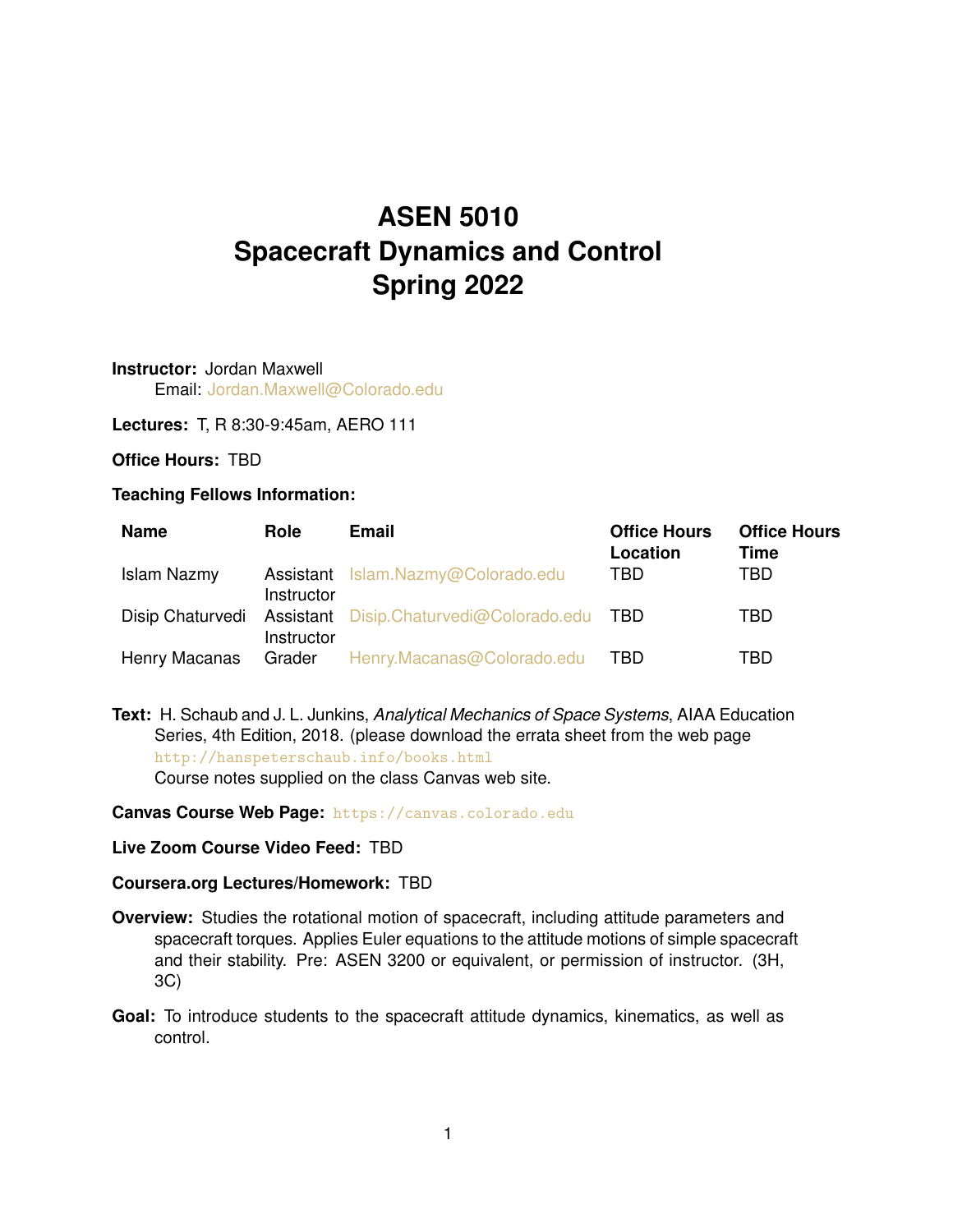- **Homework Policy:** Each homework assignment is due on the specified due date and must be turned in at the beginning of the lecture. Normally, late homework will not be accepted. Some homework will require simple programs to be created. These can be done in Matlab, Maple, Mathematica, C, or Fortran. See instructor if not sure about the software package being used. If a homework has been graded incorrectly, you need to see me within 2 weeks of having the homework returned to you.
- **Exams:** There will be a mid-term exam and one comprehensive final exam. If you have exam grading issues, you must see me within 2 weeks of having the exam returned to you. There will also be one course project which will require you to write a technical report. These reports must be type written and composed as a professional technical report.
- **Class Attendance:** You are expected to attend class. If you need to miss a lecture, it is your responsibility to catch up on the material. Don't go to the instructor to catch up on missed material, speak with class mates and get the notes from them. Campus policy regarding religious observances requires that faculty make every effort to reasonably and fairly deal with all students who, because of religious obligations, have conflicts with scheduled exams, assignments or required attendance. If you cannot attend a regularly scheduled class, it is up to the student to catch up on the missed material. If you cannot take an exam on a particular day, please let the instructor know at the time the exam is being scheduled.
- **Make-Up Policy:** There are no make-up homework assignments. If you miss the assignment, you get a zero for it. If you can't make an exam or a pressing reason, you need to contact the instructor *one week prior* to the exam date. If you can't take the exam for some emergency reason, you still need to notify the instructor prior to the exam. Without prior consent, there will be no make-up exams.
- **Grading Policy:** A conventional ten-point system will be used for grading. If I feel it necessary, I will curve the exam scores to reflect the difficulty level of the problems assigned. Thus, your final assigned scores on each set of papers is your true grade and should be interpreted on a 100 point scale (i.e. A(90-100), B(80-89), C(70-79), D(60-69), F(below 60)). I will assign "+" and "-" grades at my discretion The exam with your *highest* score will be weighted with an additional 5%. The percent worth of exams and class assignments are:

Homework/Quizzes – 10% Project – 25% Mid-Term – 30% Final Exam – 30% Mystery Points – 5%

**Honor Code:** All students enrolled in a University of Colorado Boulder course are responsible for knowing and adhering to the Honor Code. Violations of the policy may include: plagiarism, cheating, fabrication, lying, bribery, threat, unauthorized access to academic materials, clicker fraud, submitting the same or similar work in more than one course without permission from all course instructors involved, and aiding academic dishonesty.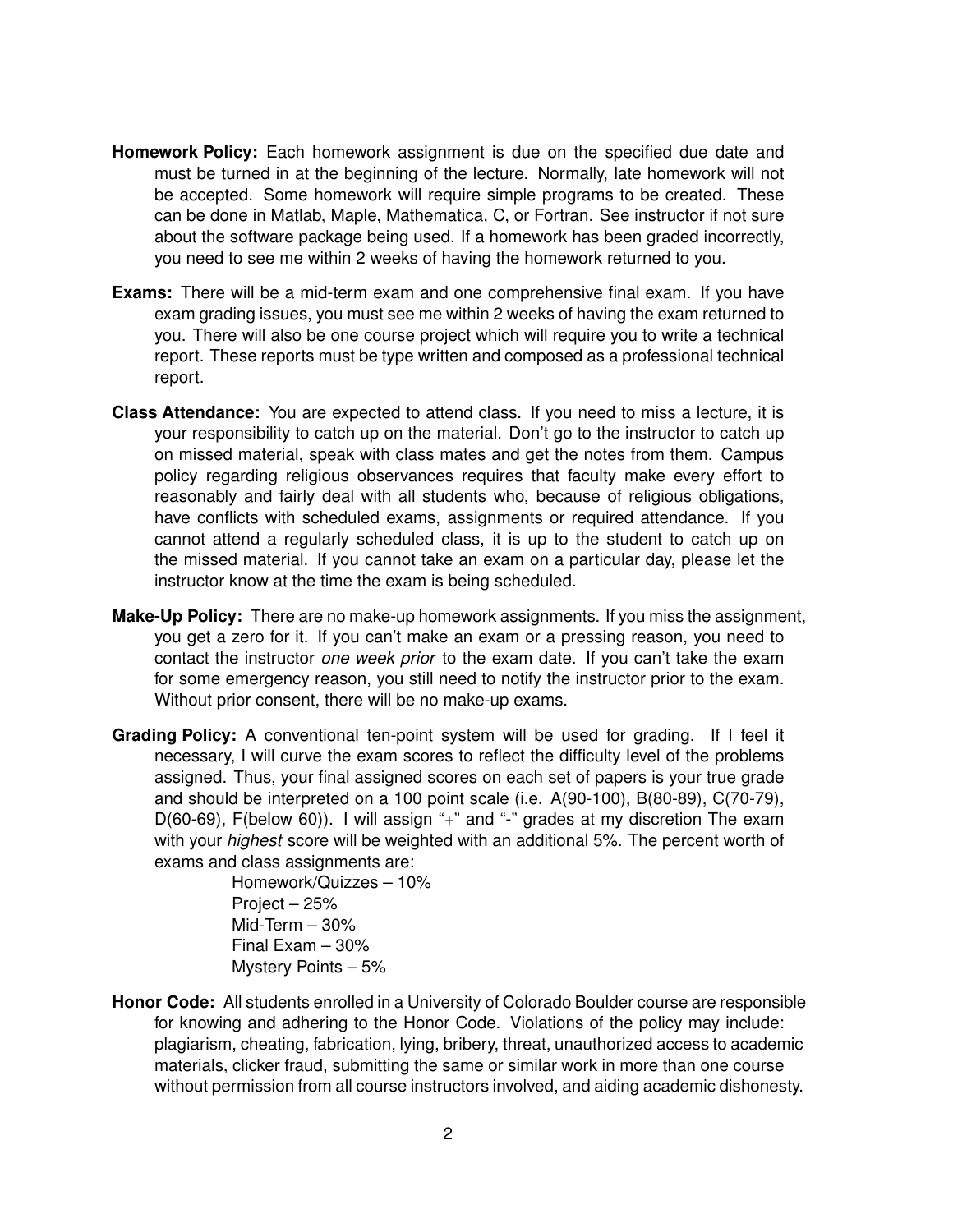All incidents of academic misconduct will be reported to the Honor Code [\(honor@colorado.edu\)](mailto:honor@colorado.edu); 303-492-5550). Students who are found responsible for violating the academic integrity policy will be subject to nonacademic sanctions from the Honor Code as well as academic sanctions from the faculty member. Additional information regarding the Honor Code academic integrity policy can be found at the [Honor Code Office website.](https://www.colorado.edu/osccr/honor-code)

- **Disabilities** If you qualify for accommodations because of a disability, please submit your accommodation letter from Disability Services to your faculty member in a timely manner so that your needs can be addressed. Disability Services determines accommodations based on documented disabilities in the academic environment. Information on requesting accommodations is located on the [Disability Services website.](https://www.colorado.edu/disabilityservices/students) Contact Disability Services at 303-492-8671 or [dsinfo@colorado.edu](mailto:dsinfo@colorado.edu) for further assistance. If you have a temporary medical condition or injury, see [Temporary Medical Conditions](http://www.colorado.edu/disabilityservices/students/temporary-medical-conditions) under the Students tab on the Disability Services website.
- **Classroom and On-Campus Behavior** Students and faculty each have responsibility for maintaining an appropriate learning environment. Those who fail to adhere to such behavioral standards may be subject to discipline. Professional courtesy and sensitivity are especially important with respect to individuals and topics dealing with race, color, national origin, sex, pregnancy, age, disability, creed, religion, sexual orientation, gender identity, gender expression, veteran status, political affiliation, and political philosophy. Class rosters are provided to the instructor with the student's legal name. I will gladly honor your request to address you by an alternate name or gender pronoun. Please advise me of this preference early in the semester so that I may make appropriate changes to my records. For more information, see the policies on [classroom behavior](http://www.colorado.edu/policies/student-classroom-and-course-related-behavior) and the [Student Code of Conduct.](http://www.colorado.edu/osccr/)
- **Religious Observances** Campus policy regarding religious observances requires that faculty make every effort to deal reasonably and fairly with all students who, because of religious obligations, have conflicts with scheduled exams, assignments or required attendance. In this class, provide the instructor with a 2-week warning if you are unable to make an exam date due to a religious observance. If regular class lectures are missed, it is up to the student to make up the material. If a homework or project due date falls on a religious observance, then the student must turn in the assignment the day before. See full details at this [web page.](http://www.colorado.edu/policies/observance-religious-holidays-and-absences-classes-andor-exams)
- **Sexual Misconduct, Discrimination and Harassment** The University of Colorado Boulder (CU Boulder) is committed to fostering a positive and welcoming learning, working, and living environment. CU Boulder will not tolerate acts of sexual misconduct (including sexual assault, exploitation, harassment, dating or domestic violence, and stalking), discrimination, and harassment by members of our community. Individuals who believe they have been subject to misconduct or retaliatory actions for reporting a concern should contact the Office of Institutional Equity and Compliance (OIEC) at 303-492-2127 or [cureport@colorado.edu.](mailto:cureport@colorado.edu) Information about the OIEC, university policies, [anonymous reporting,](https://cuboulder.qualtrics.com/jfe/form/SV_0PnqVK4kkIJIZnf) and the campus resources can be found on the [OIEC](http://www.colorado.edu/institutionalequity/) [website.](http://www.colorado.edu/institutionalequity/)